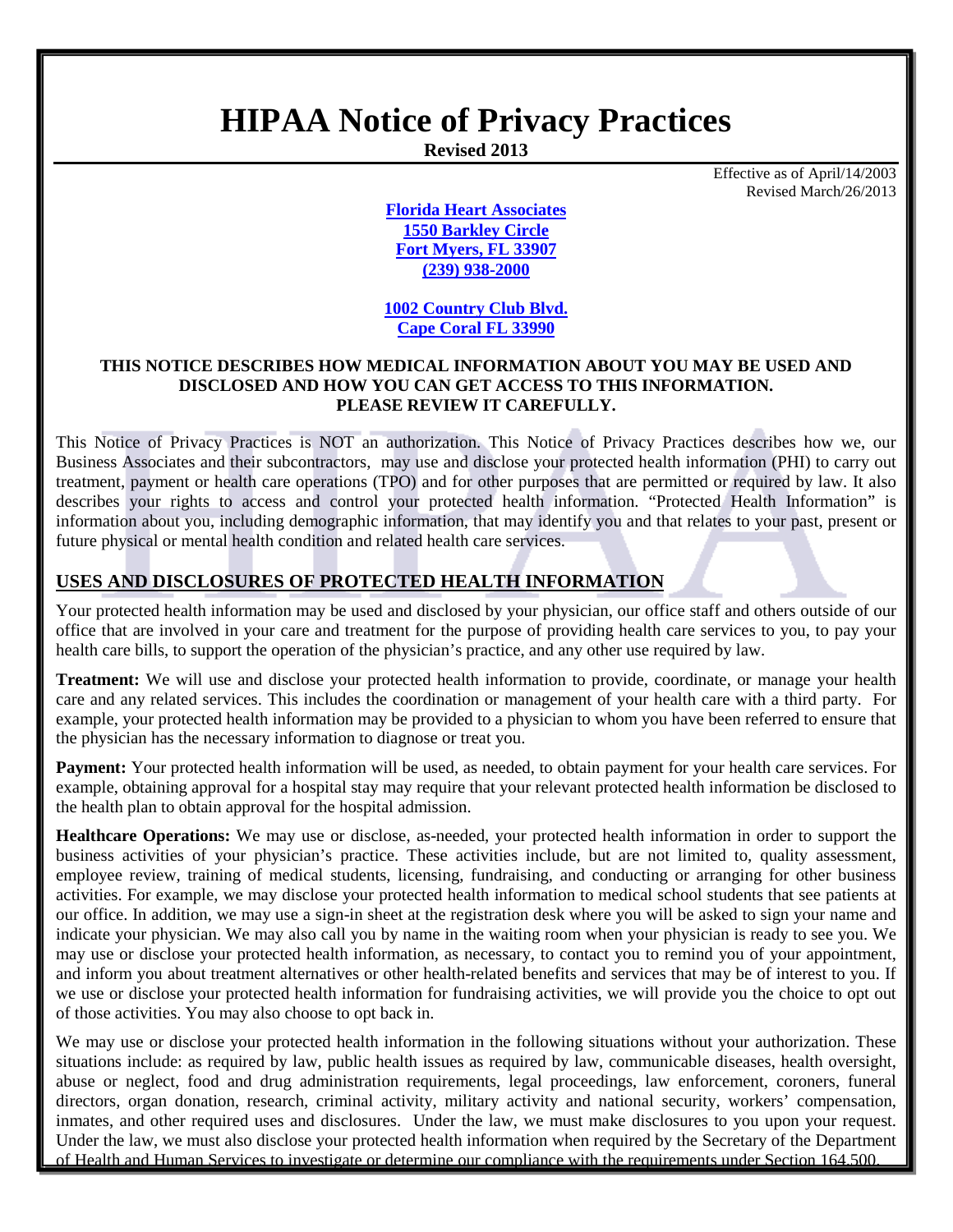Provided By HCSI – Revised March 2013